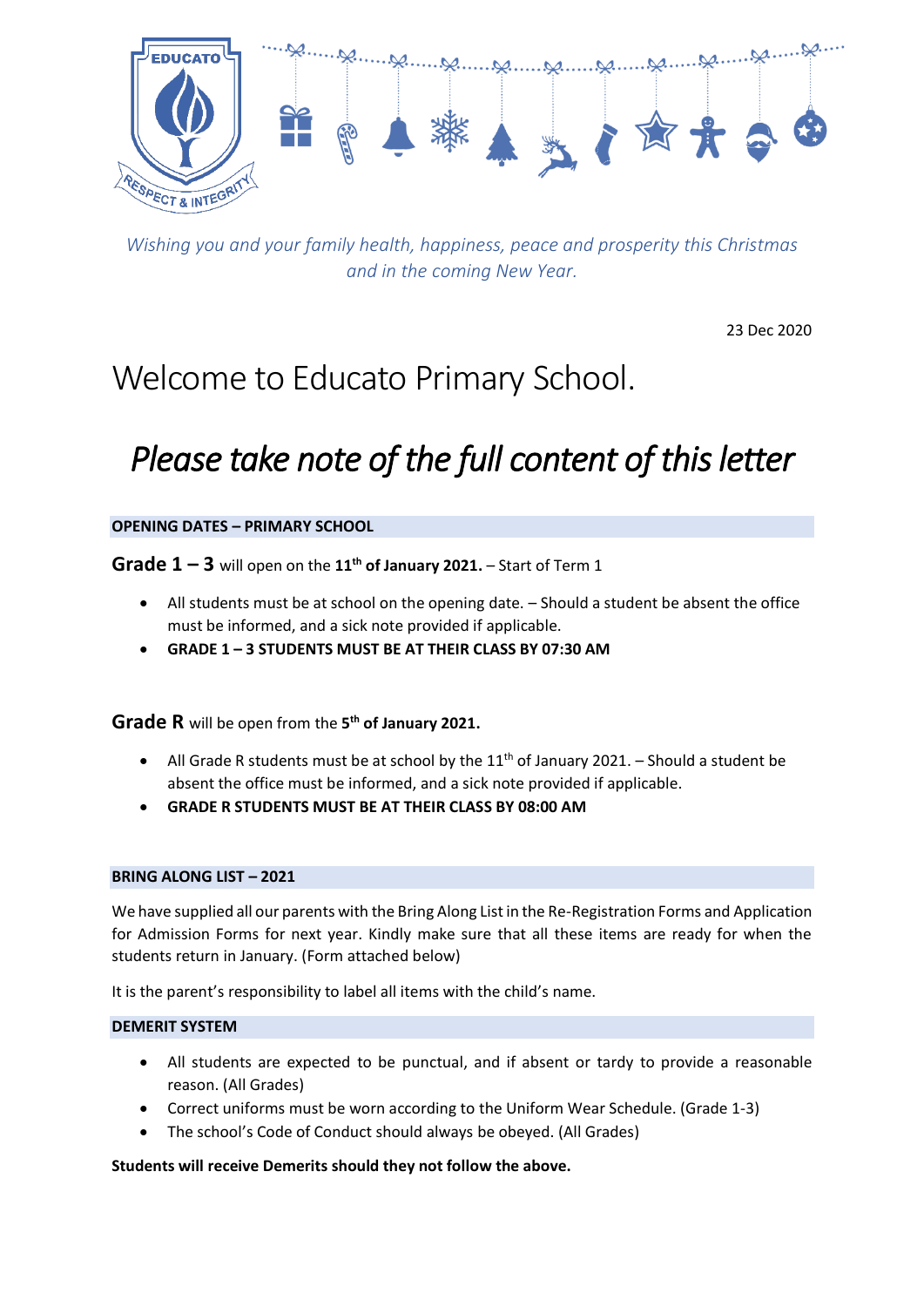### **UNIFORMS GRADE 1 – 3 CIVVIES GRADE R**

Parents are welcome to place their orders online at<https://www.educato.co.za/online-store>

Orders Placed during the Festive Season will be ready for pick-up in January before school commences.

Grade R students will be wearing civvies still. If you do however want to order items for a Grade R student you are welcome to do so, please inform us if we should continue with an order you already placed.

#### **HOMEWORK & ASSESSMENTS GRADE 1-3**

Students will receive homework during the week. It remains the parent's responsibility to ensure it is completed before the following school day, even if the student attends aftercare. (Demerits will be given for homework that is incomplete). Students will also receive assessments, and projects during the year, if a student fails to complete it please note that they will not receive a mark and will receive demerits.

## **ACCOUNTS AND STATEMENTS**

All parents will receive their statements for January 2021 today.

A friendly reminder that since all accounts are due in advance that your tuition fees for January will be due on the 2nd or 15th of January 2021 *(Due date was selected in Contract).*

All statements will be emailed to the account holder, along with this a SMS will be sent indicating such. Please remember to reply on this SMS with the correct email address only if you did not receive your statement.

It is also important to use your **UNIQUE REFERENCE NUMBER** starting with **EDU** that will be shown on your email with the statement attached. **PLEASE DO NOT USE YOUR CHILD'S NAME OR SCHOOL FEES AS A REFERENCE.**

## **NEW GRADE R STUDENTS – EDUCATO**

Please remember to use your **NEW UNIQUE REFERENCE NUMBER** starting with **EDU** when paying your Educato Tuition Fees for January.

Any credit on your account at Exclusive Kids Academy will be allocated to your account at Educato end of December.

**PLEASE REMEMBER TO KEEP YOUR PAYMENTS SEPARATE SHOULD YOU HAVE A CHILD ENROLLED AT BOTH EXCLUSIVE KIDS ACADEMY AND EDUCATO PRIMARY SCHOOL.**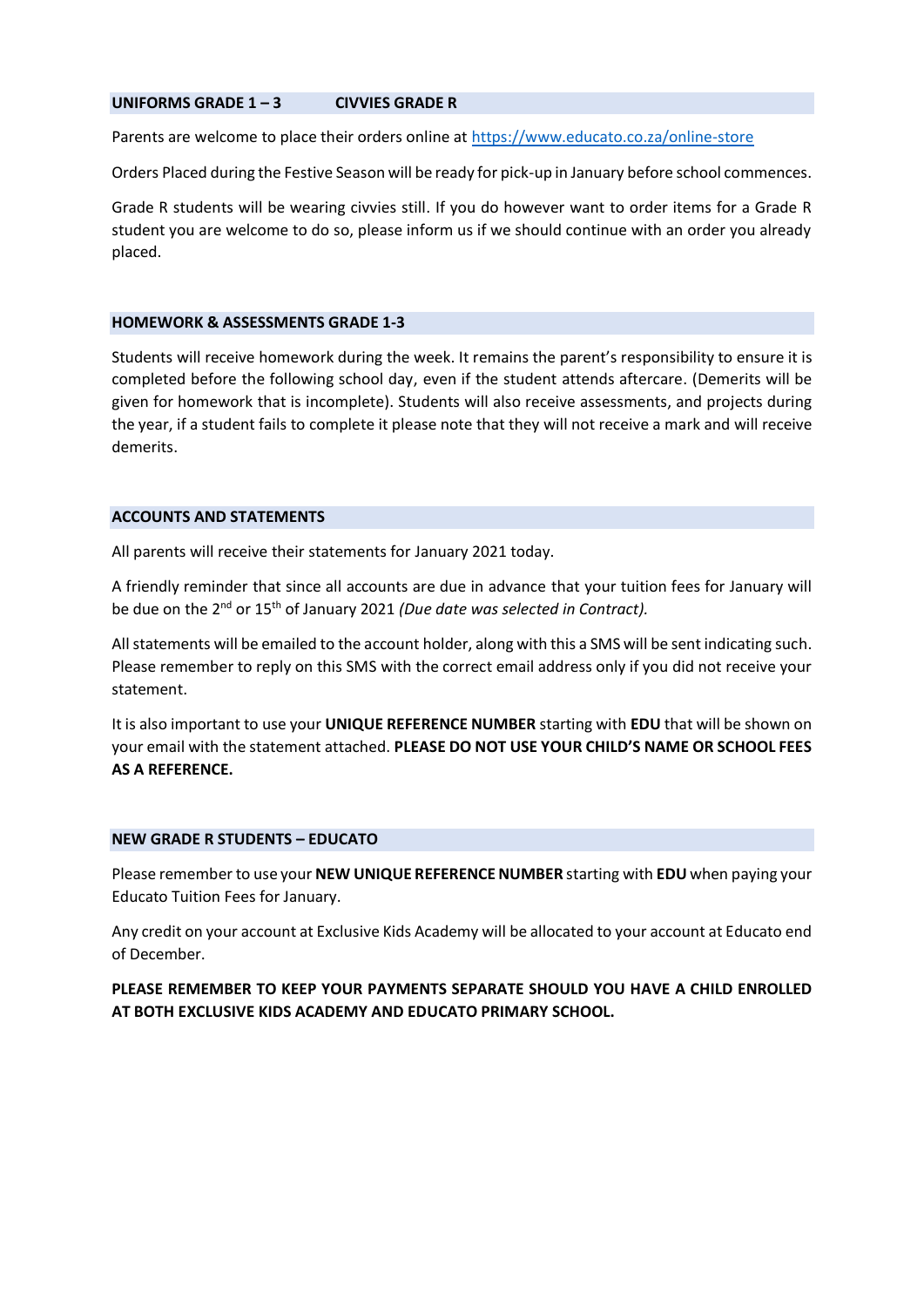#### **DISCOUNTS AND PAYING IN ADVANCE**

All discounts will be replaced by the new discount structure issued in the re-registration form for next year. Should you wish to pay your tuition fees in advance for the next 12 Months, you will receive a 10% discount *(See Discount Structure),* please remember that this needs to be paid on or before the 15<sup>th</sup> of January 2021.

#### **SCHOOL TRANSPORT**

Please inform us via email (accounts@educato.co.za) if you want your child to use transport next year Jan/Feb that it must be marked on your re-registration / registration form as we need to plan transport routes accordingly. *(Please ignore this if you have already done so and the charge reflects on your account).*

#### **COVID-19**

Please download and complete the following form at<https://www.educato.co.za/download> and submit it when your child returns to school.

- All students will be screened upon entry.
- All parents are required to wear a mask on the premisses.
- No Entry will be allowed should your child display one of the symptoms listed at the screening station.
- Only students and staff members that are screened will be allowed beyond the screening station.

## **OFFICE HOURS – FESTIVE SEASON**

The office will be closed during the festive season and the office number 082 925 4536 will not be available.

Should you need assistances with anything please email: accounts@educato.co.za please note you will only receive a reply within 3-4 days during the festive season.



**Thank you for your continuous support.**

**We wish peace and joy to you and your family this holiday season.**

**THE EDUCATO TEAM**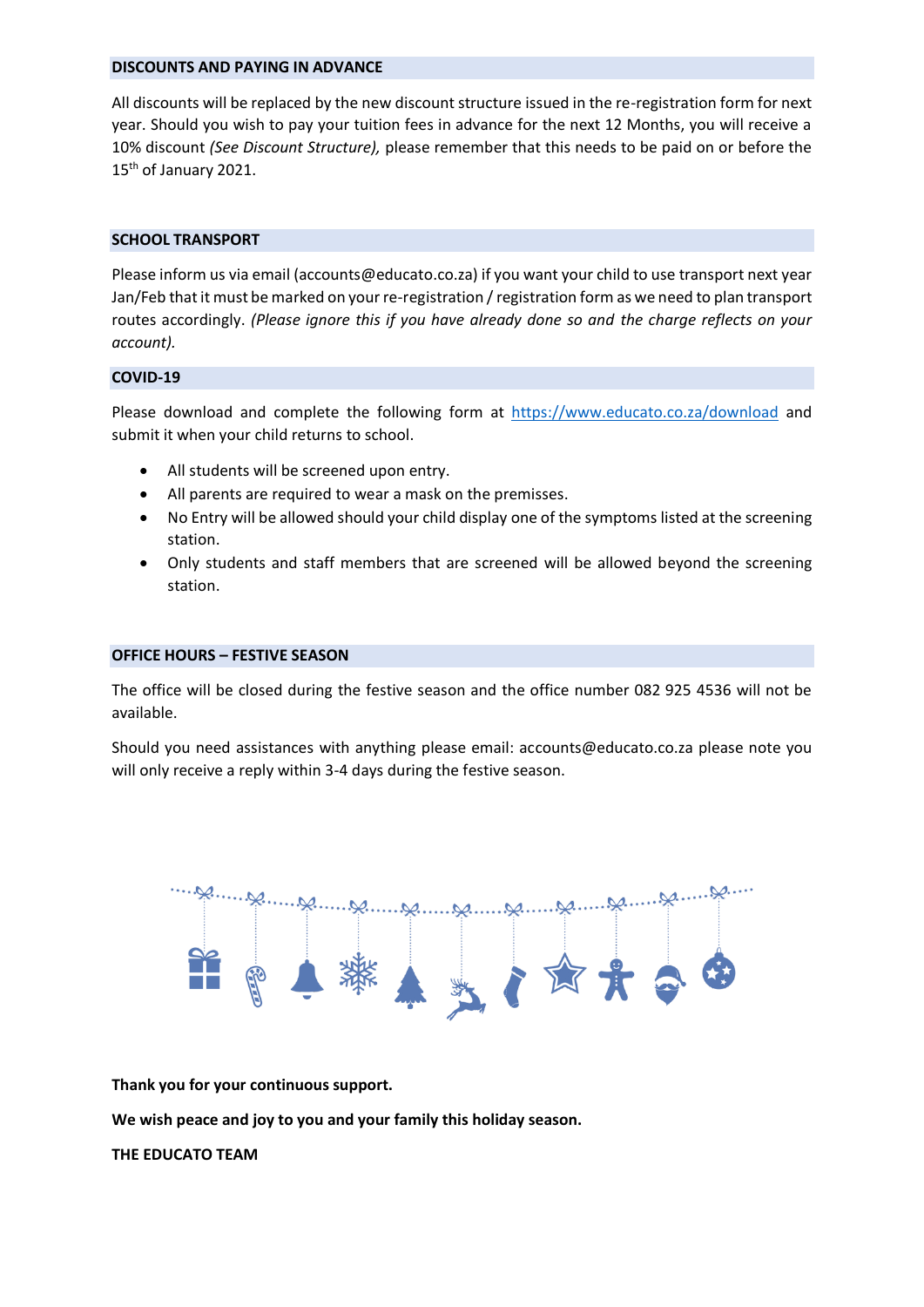

## **Educato Stationery List Grade R**

## 1 x Chair Bag 1 x Pencil Case 1 x Coloring Pencils (Pack of 12) 1 x Eraser (PVC free) 4 x **2H** Pencils 1 x Good quality pencil sharpener with container 1 x Turn out wax crayons (Pack of 12) 2 x **Big** Pritt / Bostik Glue sticks 1 x Scissor 6 x White Board Markers 1 x White Board A4 Size 1 x White board eraser 1 x flip file with 30 bags 1 x Clay – **500g** container assorted colors 1 x Puzzle (Age Appropriate) 1 x Coloring Book 1 x Ponal Glue 1 x Set of Water Paint (12 Colors) 1 x Ream (500 sheets) Typec Bond A4 (80 grams) white paper **1 x Box Tissues (PER MONTH) 1 x Large packet Wet Wipes (PER MONTH) 2 x Rolls of Toilet Paper (PER MONTH)**

1 x Set of replacement clothes and underwear (IMPORTANT - STAYS IN BAG)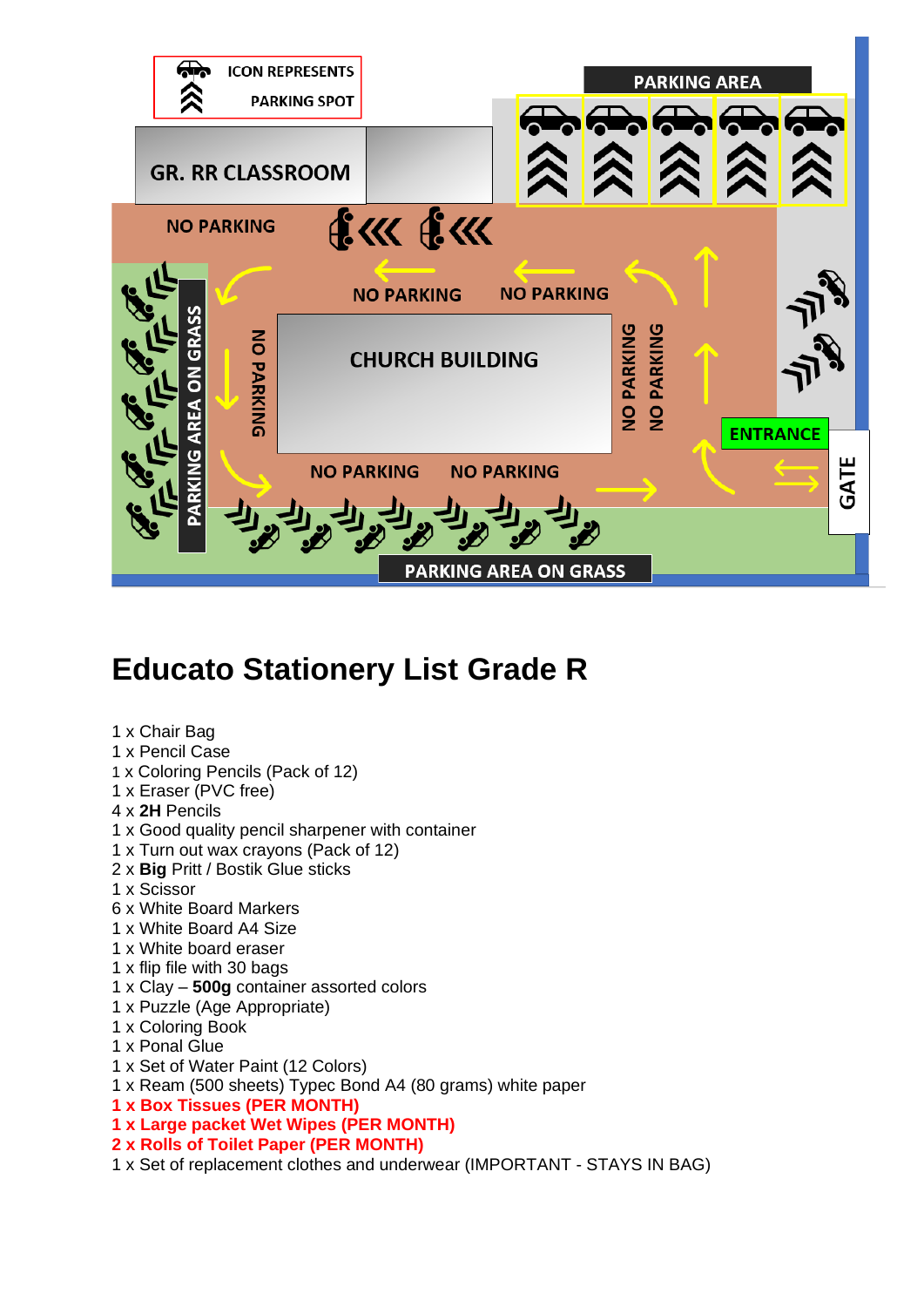## **Educato Stationery List Grade 1**

- 1 x Chair Bag
- 1 x Pencil Case
- 1 x Coloring Pencils (Pack of 12)
- 1 x Eraser (PVC free) 4 x **HB** Pencils
- 1 x Good quality pencil sharpener with container
- 2 x Rulers 30cm
- 1 x Turn out wax crayons (Pack of 12)
- 2 x **Big** Pritt / Bostik Glue sticks
- 1 x Scissor
- 6 x White Board Markers
- 1 x White Board A4 Size
- 1 x White board eraser
- 1 x flip file with 30 bags
- 1 x Clay **500g** container assorted colors
- 1 x Puzzle (Age Appropriate)
- 1 x Ponal Glue
- 1 x Set of Water Paint (12 Colors)
- 1 x Skipping Rope
- 1 x Ream (500 sheets) Typec Bond A4 (80 grams) white paper
- 1 x Box Tissues
- 5 x A4 Soft Cover Exercise Book (72 Pages)
- 1 x A4 Black Scholar Manuscript Book (192 Pages)
- 1 x A4 Hard Plastic Envelope

## **Educato Stationery List Grade 2 & Grade 3**

- 1 x Chair Bag
- 1 x Pencil Case
- 1 x Coloring Pencils (Pack of 12)
- 1 x Eraser (PVC free)
- 4 x **HB** Pencils
- 1 x Good quality pencil sharpener with container
- 2 x Rulers 30cm
- 1 x Turn out wax crayons (Pack of 12)
- 2 x **Big** Pritt / Bostik Glue sticks
- 1 x Scissor
- 6 x White Board Markers
- 1 x White Board A4 Size
- 1 x White board eraser
- 1 x flip file with 30 bags
- 1 x Clay **500g** container assorted colors
- 1 x Puzzle (Age Appropriate)
- 1 x Ponal Glue
- 1 x Set of Water Paint (12 Colors)
- 1 x Skipping Rope
- 1 x Ream (500 sheets) Typec Bond A4 (80 grams) white paper
- 1 x Box Tissues
- 5 x A4 Soft Cover Exercise Book (72 Pages)
- 1 x A4 Black Scholar Manuscript Book (192 Pages)
- 1 x A4 Hard Plastic Envelope